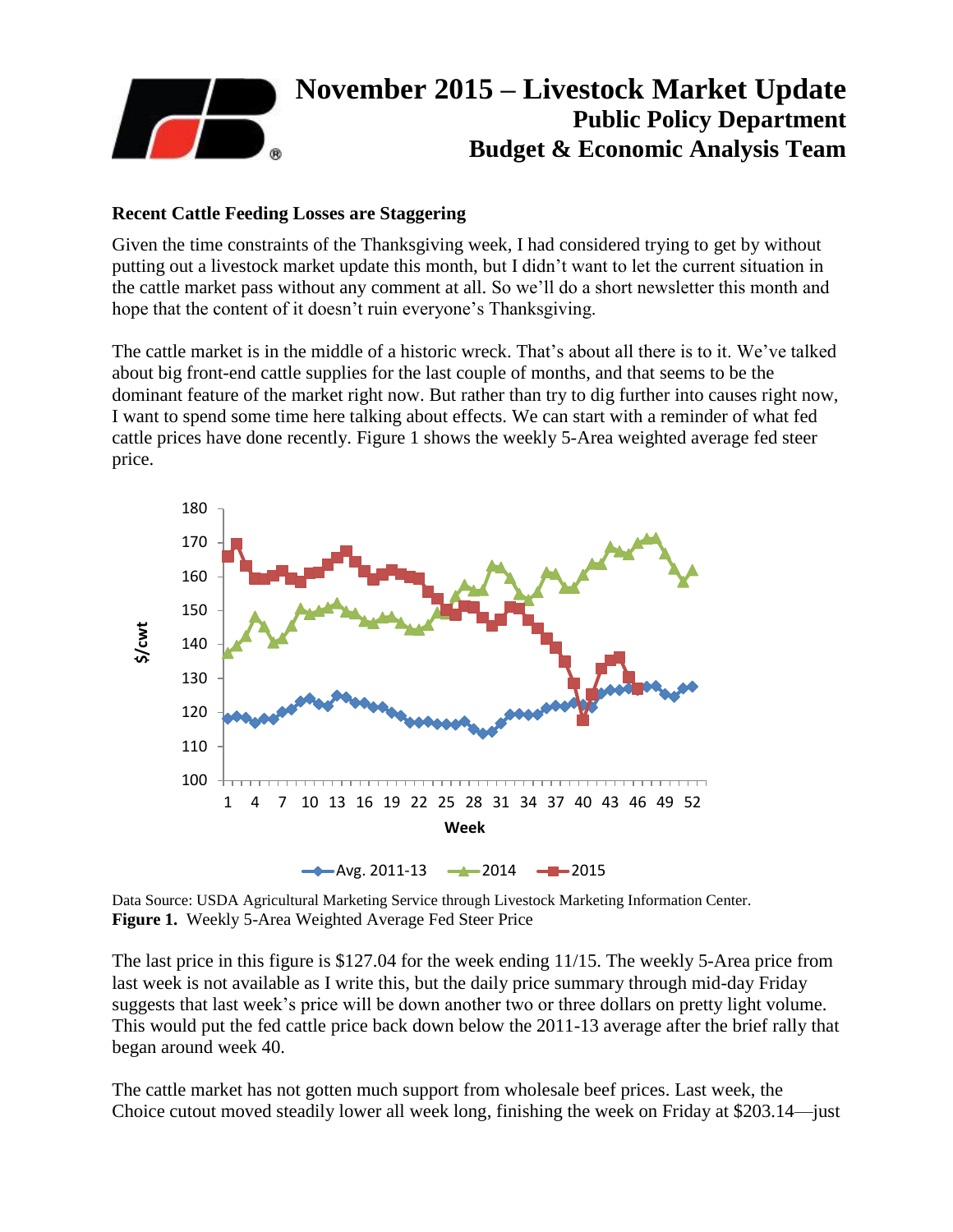a few cents higher than the low price for the year of \$203.00. The wholesale market has not been able to sustain its value as beef production has increased above year-ago levels. So far this fall, the wholesale market seems to be choking any time weekly commercial slaughter approaches the 570 thousand head level. In historic terms, that's pretty light.

But to get back to the effects of this price wreck, let's consider what current cattle prices mean for returns in the feeding sector. Stories of feedlot close-out sheets showing \$500 to even \$700 per head losses have become commonplace over the past month or so. A quick spin through a simple feeding budget illustrates the potential magnitude of the problem facing the feeding sector right now.

For the first week of June this year, the weighted average price on 750-800 pound medium/large frame number one feeder steers was just a touch over \$227 per hundredweight (cwt). Let's say we placed a 775 pound steer on feed at that time for that price. Let's also say that we put 575 pounds on that steer at a total cost of gain of \$0.82 cents per pound. At 3.4 pound daily rate of gain, that steer would have closed out last week. Table 1 shows what the costs and returns on that steer look like.

**Table 1.** Example Cattle Feeding Costs/Returns: 11/23/2015

| Costs                     |                                        |  |
|---------------------------|----------------------------------------|--|
| <b>Feeder Calf Cost</b>   | 775 lbs x \$2.27 / lb = \$1,759.25     |  |
| <b>Total Cost of Gain</b> | 575 lbs x $$0.82 / lb = $471.50$       |  |
| Calf + Feed Costs         | $$1,759.25 + $471.50 = $2,230.75$      |  |
| <b>Returns</b>            |                                        |  |
| <b>Fed Steer Value</b>    | 1,350 pounds x \$125 / lb = \$1,687.50 |  |
| <b>Profit/Loss</b>        | $$1,687.50 - $2,230.75 =$ (\$543.25)   |  |

Now, this is obviously a grossly simplified budget; and anybody who wants is welcome to quibble with these figures. I could pretty easily be convinced that a total cost of gain of \$0.82 cents is probably not high enough to cover transportation, death loss and interest on the calf (much less part or all of the feed) or that the end weight or average daily gain could be fudged around a little. This is a pretty reasonable ballpark budget for a hypothetical set of cattle closing out last week and it clearly looks pretty ugly. The equity losses in the feeding sector at the present time are staggering. These losses will likely continue for a while. Consider the fact that feeder steer prices held above \$220 until about mid-August. Break-evens on those cattle are probably somewhere in the vicinity of \$160 (optimistically, I would say); that kind of fed cattle price is nowhere on the horizon. So there is still a lot of money yet to be lost in the feeding sector over the next couple of months. That will keep feeder and stocker cattle markets on the defensive for some time to come, as well.

The cattle sector is not necessarily suffering alone this month. The hog market has also fully entered a significant fourth quarter slump. Wholesale pork prices had held up surprisingly well through the end of October, given the large year-over-year increase in pork production. But since the end of October, wholesale pork prices have faded pretty fast, falling about 17 percent over the last four weeks. Barrow and gilt prices have also declined rather sharply over the past month. Last week, the weekly average barrow and gilt price worked out to just under \$56/cwt (dressed)—the lowest price of the year so far. The profitability picture in the hog sector has been far better than in the cattle feeding sector. Estimates from Iowa State suggest that Midwest farrow-to-finish operations were running black ink through October. A roughly seven-month